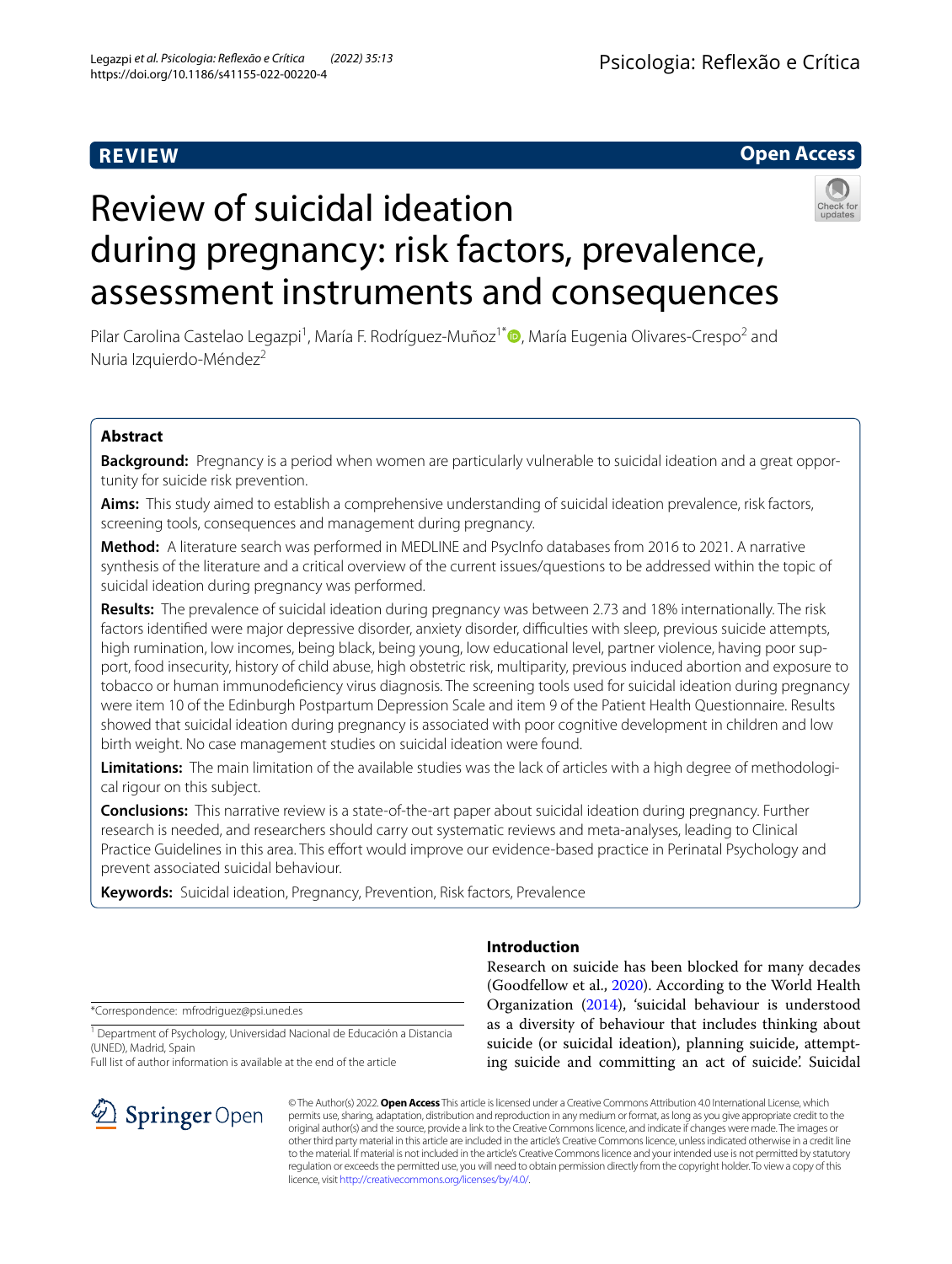ideation is defned as thoughts of committing suiciderelated behaviour (O'Carroll et al., [1996\)](#page-8-1). Preventive suicide interventions are needed, especially considering the consequences for families and children who lose their mothers for this reason (Lysell et al., [2018](#page-8-2)).

Therefore, we must understand the available evidence on suicidal ideation during pregnancy. Pregnancy is when women are particularly vulnerable to mental health problems, including suicidal ideation (Szpunar et al., [2020](#page-9-1)). During pregnancy, the prevalence of suicidal ideation varies amongst studies from 2.6 to 29.2% (Copersino et al., [2008;](#page-8-3) Gavin et al., [2011](#page-8-4); Lindahl et al., [2005;](#page-8-5) Mel-ville et al., [2010](#page-8-6); Newport et al., [2007](#page-8-7)). Depression has been established as a risk factor for suicidal ideation during pregnancy (Gavin et al., [2011;](#page-8-4) Rodriguez et al., [2018](#page-8-8)). The epidemiologic review by Gelaye et al.  $(2016)$  $(2016)$  also showed that the risk factors for suicidal ideation during pregnancy include intimate partner violence, less than 12 years of education and major depressive disorder. Suicidal ideation is generally assessed using the Edinburgh Postnatal Depression Scale (EPDS) or the Patient Health Questionnaire (PHQ-9; Al-Halabi et al., [2019\)](#page-8-10). Antepartum suicidal ideation is associated with consequences such as a myriad of adverse maternal and infant outcomes (Copersino et al., [2008](#page-8-3); Gavin et al., [2011](#page-8-4); Lindahl et al., [2005](#page-8-5)). The case management of suicidal ideation during pregnancy has not been studied well. However, the Department of Psychiatry at Columbia University and The New York Psychiatric Institute developed the 'Assess, Intervene, Monitor for Suicide Prevention' which is a procedure to assess, intervene and monitor suicide prevention in the general population (Brodsky et al., [2018](#page-8-11); Labouliere et al., [2018;](#page-8-12) Stanley & Brown, [2012](#page-9-2)). The Australian Centre of Perinatal Excellence (COPE) also has a guideline on mental healthcare during the perinatal period which provides various actions for suicide risk prevention (Centre of Perinatal Excellence [COPE]., [2017](#page-8-13)). Nevertheless, we need additional information on suicidal ideation during pregnancy regarding prevalence, risk factors, consequences, instruments for detection and management strategies. The research focused on suicidal ideation during pregnancy is still lacking. A global understanding of this topic may help prevent and manage eforts of this clinical condition.

To our knowledge, only a few epidemiologic reviews (Gelaye et al., [2016](#page-8-9)), systematic reviews (O'Connor et al., [2018](#page-8-14); Xiao et al., [2022](#page-9-3)) or meta-analyses (Orri et al., [2019](#page-8-15)) on suicidal ideation during pregnancy have been conducted on specifc topic. Research on suicidal ideation during pregnancy is preliminary because perinatal suicide is a taboo subject. The available evidence is also disjointed. We need to synthesize knowledge to move forward from an overview of what is going on which factor underlines the need for a narrative review to be carried out. Therefore, this narrative review aimed to update the current knowledge on suicidal ideation during pregnancy regarding prevalence, risk factors, assessment instruments, consequences and case management.

# **Methods**

This paper reported findings from a comprehensive narrative synthesis of previously published international results about suicidal ideation during pregnancy. The purpose was to identify studies that reveal current knowledge on this topic.

In line with Siddaway's 'Practice Guide for Conducting and Reporting Narrative Reviews, Meta-Analyses and Meta-Syntheses' (2018), systematic reviews were characterized by a methodical and replicable methodology and presentation. These reviews may be a systematic review of quantitative (meta-analysis) or qualitative (narrative review, meta-synthesis) information. Given that published work on suicidal ideation during pregnancy is scarce, a narrative review of the issue was considered pertinent. We used the term 'narrative review' to refer to an attempt to summarize the literature in an inexplicitly systematic way (Higgins & Green, [2022](#page-8-16)). A narrative review would be appropriate when a literature review is desired about a collection of quantitative studies that used diverse methodologies or examined diferent theoretical conceptualizations, constructs and/or relationships (Baumeister, [2013](#page-8-17)), as in this case. Following Baethge et al.'s ([2019](#page-8-18)) approach, making good quality narrative reviews is desirable. Whilst systematic reviews are superior to narrative reviews in answering specifc questions (e.g. whether changing the psychotherapeutic approach with women with suicidal ideation is advisable if she is not responding to the current one), narrative reviews are better suited to addressing a topic in wider ways (e.g. outlining the general principles of identifcation and manage cases in suicidal ideation during pregnancy).

Sánchez-Meca and Botella [\(2010\)](#page-9-4) underlined that using Internet resources and critical analysis is required to perform an operational search. Hence, this review identifed the articles through a bibliographic search in two primary databases in this feld, namely MEDLINE and PsycInfo. MEDLINE collects articles published in approximately 4500 biomedical reviews since 1966 from the USA and other 70 countries (US National Library of Medicine, [2021](#page-9-5)). PsycInfo database is the primary database of the American Psychological Association (APA) and the most important database in psychology worldwide (American Psychological Association [APA], [2021](#page-8-19)).

This bibliographic search was performed in January 2021 by using the Boolean operator 'and' and searching in all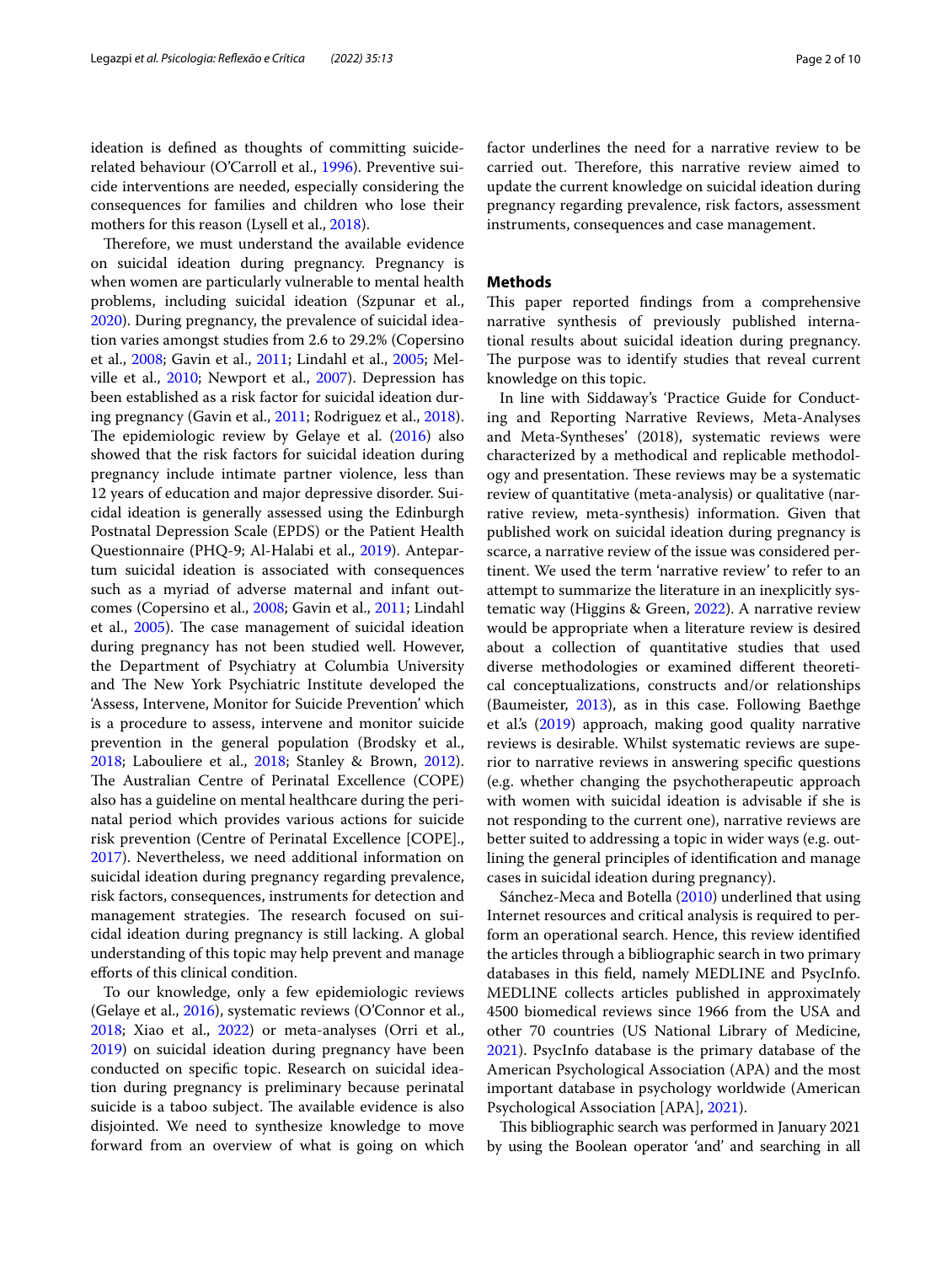fields (field operator). The keywords used were 'suicidal', 'ideation' and 'pregnancy'.

The complete electronic search strategy is presented in Table [1](#page-2-0):

The search was limited to articles published in the last fve years (between 2016 and 2021) in English and/or Spanish. The inclusion criteria included having a large sample and focusing on prevalence, risk factors, screening instruments, consequences or case management of suicidal ideation during pregnancy. The exclusion criteria included studies written in any language other than English or Spanish, published earlier than the last five years and focused on unrelated content. Articles with a sample size extremely small and not representative were excluded because those only referred to medical issues, non-psychiatric medication, periods other than pregnancy and those that even referred to suicidal constructs as not suicidal ideation.

Therefore, academic publications that addressed the most relevant and recent evidence on this topic were reviewed.

Selected articles met the SANRA scale criteria (Baethge et al., [2019\)](#page-8-18). The articles' quality was rated by using categories 0 and 2 to imply the low and high quality of each of the 25 studies, respectively, as shown in Table [2:](#page-3-0)

## **Results**

A representative sample of the existent literature was summarized in a narrative synthesis, coupled with a critical overview of the current issues and questions that should be addressed within the topic of suicidal ideation during pregnancy. The available evidence was synthesized and critically discussed in the main challenges (issues and questions) in suicidal ideation during pregnancy which remains unaddressed, specifcally regarding prevalence, risk factors, screening tools, consequences and case management.

From the 188 references found searching in MEDLINE and PsycInfo databases, 25 academic publications were selected, as shown in the fow diagram of this narrative review, adapted from PRISMA (which is indicated for systematic reviews; Page et al., [2021\)](#page-8-20) (Fig. [1](#page-4-0)):

The primary topics were distributed, as shown in Table [3](#page-4-1)

The highlights of the selected articles are shown in Table [4](#page-5-0):

### **Prevalence of suicidal ideation during pregnancy**

Pregnant women are more likely than the general population to present suicidal ideation (Gelaye et al., [2016](#page-8-9)).

The selected studies provided data on the prevalence of suicidal ideation which is 2.73% in pregnant Croatian women (Mikšić et al., [2018\)](#page-8-21), 4.6% in pregnant American women (Tabb et al., [2019\)](#page-9-6) and 8.2% in pregnant Chinese women (Luo et al., [2018](#page-8-22)).

A higher prevalence of suicidal ideation was found in African women than in pregnant Western women. Onah et al. ([2017\)](#page-8-23) found that the prevalence of suicidal ideation during pregnancy is 18% in South African women. This number increases up to 39% if they have human immunodefciency virus (HIV; Rodriguez et al., [2018](#page-8-8); Rodriguez et al., [2017](#page-8-24)). However, in Ethiopian women with HIV, the prevalence of suicidal ideation is low (8.2%; Zewdu et al., [2021](#page-9-7)).

The prevalence rates of pregnant Latina women are also high. In pregnant Peruvian women, the prevalence rate is between 8.5% and 15.8% (Gelaye et al., [2017](#page-8-25); Gelaye et al., [2019;](#page-8-26) Zhong, Wells, et al., [2016](#page-9-8)). Meanwhile, in pregnant Colombian women, the prevalence of suicidal ideation is 7.2% (Vergel et al., [2019\)](#page-9-9).

## **Risk factors for suicidal ideation during pregnancy** Most studies focused on this topic.

One risk factor is clinical conditions. Pregnant women with suicidal thoughts are more anxious and depressed (Mikšić et al., [2018](#page-8-21)). Major depressive disorder is an identifed risk factor (Gelaye et al., [2016\)](#page-8-9). Depressive symptoms and a history of suicide attempts are predictive factors (Supraja et al., [2016](#page-9-10)). Having a major depressive episode, an anxiety disorder or a previous suicide attempt throughout life are also risk factors (Onah et al., [2017\)](#page-8-23). Mebrahtu et al. ([2020\)](#page-8-27) also identifed high stress and symptoms of depression as risk factors. Pregnant women with insomnia and high rumination have higher rates of suicidal ideation than the general population (Kalmbach et al., [2020](#page-8-28)). Pregnant women with sleep difficulties have a higher chance of having suicidal ideation than those without sleep difficulties (Palagini et al., [2019](#page-8-29)). Poor sleep quality is associated with a 2.81-fold increased likelihood (Gelaye et al., [2017\)](#page-8-25).

The second factor is social inequalities. Suicidal ideation amongst pregnant women is higher amongst blacks than amongst whites in those with low incomes (Zhong, Gelaye, et al., [2016](#page-9-11)). In a systematic review, Gelaye et al. [\(2016](#page-8-9)) identifed experiencing intimate partner violence and having fewer than 12 years of education as risk factors. Young age, poor perceived support and partner violence are also predictable factors (Rodriguez et al., [2018;](#page-8-8) Supraja et al.,

<span id="page-2-0"></span>

| Table 1 Complete electronic search strategy |  |
|---------------------------------------------|--|
|---------------------------------------------|--|

| <b>Databases</b> | Kevwords                                                                                                                     | Number of studies founded Number of studies selected |  |
|------------------|------------------------------------------------------------------------------------------------------------------------------|------------------------------------------------------|--|
|                  | Medline and Psyclnfo 'Suicidal' [All Fields] AND 'ideation' [All Fields] AND 'pregnancy'<br><b><i><u>IAII Fields</u></i></b> | 188                                                  |  |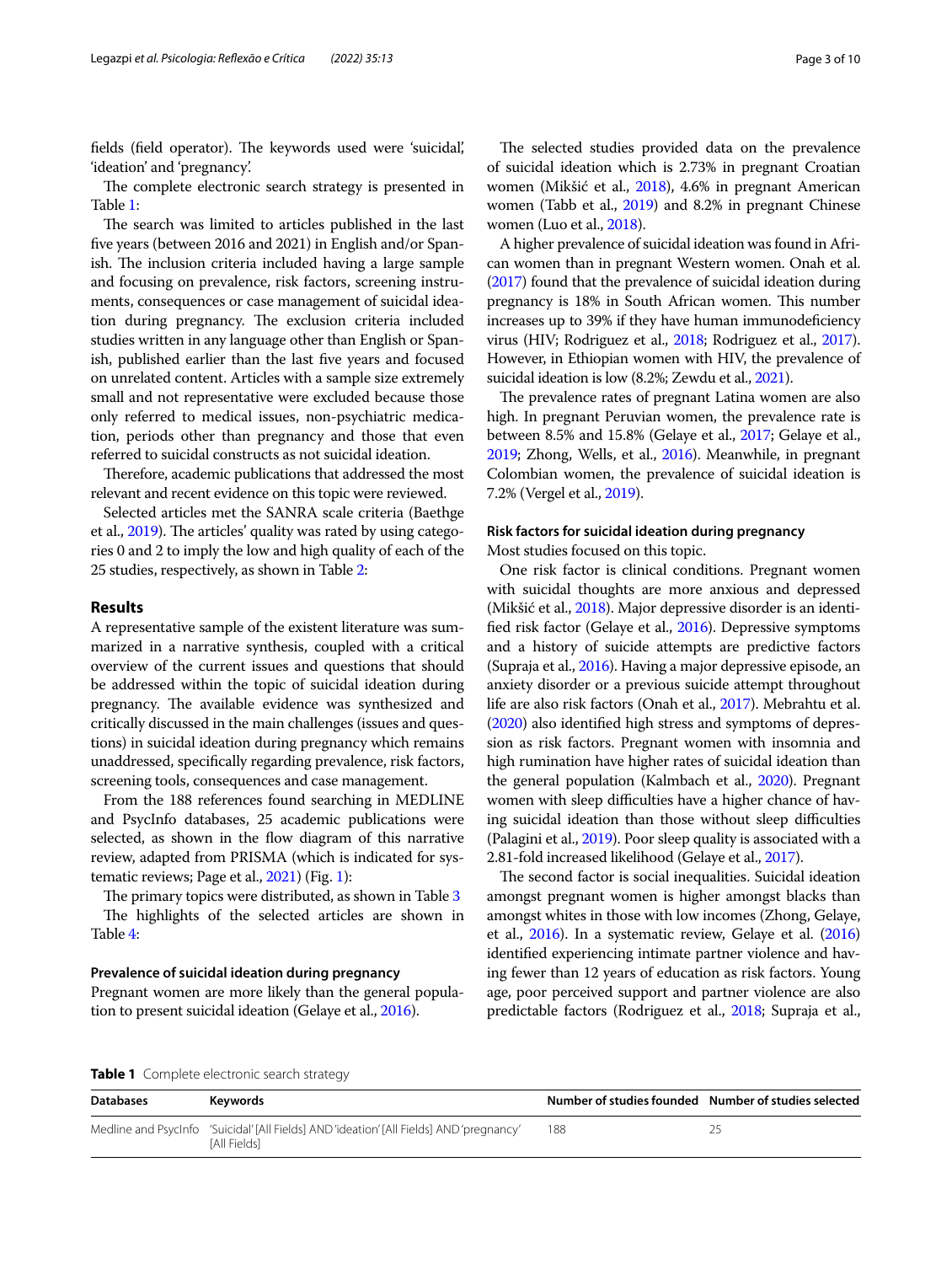| <b>Study</b>                    | <b>SANRA</b> items                                                                      |                                                                                   |                                                       |                        |                                    |                                                   | <b>Quality rating</b> |
|---------------------------------|-----------------------------------------------------------------------------------------|-----------------------------------------------------------------------------------|-------------------------------------------------------|------------------------|------------------------------------|---------------------------------------------------|-----------------------|
|                                 | Item 1.<br><b>Justification</b><br>of the article's<br>importance for<br>the readership | Item 2.<br><b>Statement of</b><br>concrete aims or<br>formulation of<br>questions | Item 3.<br>Description of<br>the literature<br>search | Item 4.<br>Referencing | Item 5.<br>Scientific<br>reasoning | Item 6.<br>Appropriate<br>presentation of<br>data |                       |
| Kalmbach et al.,<br>2020        | $\overline{2}$                                                                          | $\overline{2}$                                                                    | $\mathsf{O}\xspace$                                   | $\overline{2}$         | $\overline{2}$                     | $\mathbf{1}$                                      | High (9)              |
| Tabb et al., 2019               | $\mathbf{1}$                                                                            | $\overline{2}$                                                                    | 0                                                     | 1                      | $\overline{2}$                     | $\overline{2}$                                    | Medium (8)            |
| Rodriguez et al.,<br>2018       | $\mathbf{1}$                                                                            | 1                                                                                 | $\mathbf 0$                                           | 1                      | $\overline{2}$                     | $\overline{2}$                                    | Medium (7)            |
| Zhang et al., 2020              | $\overline{2}$                                                                          | 1                                                                                 | 1                                                     | 1                      | 1                                  | $\overline{2}$                                    | Medium (8)            |
| O'Connor et al.,<br>2018        | $\mathbf{1}$                                                                            | $\overline{2}$                                                                    | $\overline{2}$                                        | $\overline{2}$         | 1                                  | $\mathbb{1}$                                      | High (9)              |
| Levey et al., 2019              | $\mathbf{1}$                                                                            | 1                                                                                 | 0                                                     | 1                      | 2                                  | 1                                                 | Medium (6)            |
| Gelaye et al., 2016             | 2                                                                                       | 2                                                                                 | 2                                                     | 1                      | 1                                  | $\overline{2}$                                    | High (10)             |
| Onah et al., 2017               | $\mathbf{1}$                                                                            | $\overline{2}$                                                                    | 1                                                     | 1                      | $\overline{2}$                     | $\mathbf{1}$                                      | Medium (8)            |
| Mebrahtu et al.,<br>2020        | $\overline{2}$                                                                          | 1                                                                                 | 1                                                     | 1                      | $\mathbf{1}$                       | $\mathbf{1}$                                      | Medium (7)            |
| Rodriguez et al.,<br>2017       | $\mathbf{1}$                                                                            | $\mathbf{1}$                                                                      | 1                                                     | 1                      | $\mathbf{1}$                       | $\mathbf{1}$                                      | Medium (6)            |
| Chan et al., 2016               | $\mathbf{1}$                                                                            | 2                                                                                 | 1                                                     | 1                      | 1                                  | 1                                                 | Medium (7)            |
| Gelaye et al., 2019             | $\mathbf{1}$                                                                            | 1                                                                                 | 1                                                     |                        | 1                                  | 1                                                 | Medium (6)            |
| Shamu et al., 2016              | $\overline{1}$                                                                          | 1                                                                                 | 1                                                     |                        | 2                                  | $\overline{2}$                                    | Medium (8)            |
| Mikšić et al., 2018             | $\mathbf{1}$                                                                            | $\overline{2}$                                                                    | 1                                                     |                        | $\mathbf{1}$                       | $\overline{2}$                                    | Medium (8)            |
| Gelaye et al., 2017             | $\mathbf{1}$                                                                            | $\mathbf{1}$                                                                      | 1                                                     |                        | $\mathbf{1}$                       | $\overline{2}$                                    | Medium (7)            |
| Zhong, Gelaye,<br>et al., 2016  | $\overline{2}$                                                                          | 2                                                                                 | 1                                                     |                        | $\overline{2}$                     | $\overline{2}$                                    | High (10)             |
| Supraja et al., 2016            | 1                                                                                       | 2                                                                                 | 1                                                     | $\overline{2}$         | $\overline{2}$                     | 1                                                 | High (9)              |
| Zewdu et al., 2021              | $\mathbf{1}$                                                                            | 1                                                                                 | 1                                                     | 1                      | $\overline{2}$                     | $\overline{2}$                                    | Medium (8)            |
| Luo et al., 2018                | $\mathbf{1}$                                                                            | 2                                                                                 | 1                                                     |                        | 2                                  | $\overline{2}$                                    | High (9)              |
| Weng et al., 2016               | $\mathbf{1}$                                                                            | $\overline{2}$                                                                    | 1                                                     | 1                      | $\overline{2}$                     | $\overline{2}$                                    | High (9)              |
| Musyimi et al.,<br>2020         | $\overline{2}$                                                                          | 1                                                                                 | 1                                                     | 1                      | $\overline{2}$                     | $\mathbf{1}$                                      | Medium (8)            |
| Suzuki et al., 2019             |                                                                                         | 2                                                                                 | $\overline{2}$                                        |                        | $\overline{2}$                     | $\overline{2}$                                    | High (10)             |
| Palagini et al., 2019 1         |                                                                                         | 2                                                                                 | 1                                                     | 1                      | $\overline{2}$                     | $\overline{2}$                                    | High (9)              |
| Zhong, Wells, et al., 1<br>2016 |                                                                                         | 1                                                                                 | 1                                                     | $\mathbf{1}$           | 1                                  | $\mathbf{1}$                                      | Medium (6)            |
| Vergel et al., 2019             | 1                                                                                       | 2                                                                                 | 1                                                     | 1                      | $\mathbf{1}$                       | $\overline{2}$                                    | Medium (8)            |

## <span id="page-3-0"></span>**Table 2** Risk of bias of included articles in the narrative review

Level at which each item is met  $0 = low$ ;  $1 = medium$ ;  $2 = high$ . Quality of each article was determined based on the sum of its items 0 to 4 = low quality; 5 to 8 = medium quality; 9 to  $12 =$  high quality.

[2016\)](#page-9-10). A low socioeconomic level, sufering food insecurity and interpersonal violence are also risk factors (Onah et al., [2017\)](#page-8-23). Shamu et al. [\(2016\)](#page-9-12) also identifed emotional violence from the partner (which had a greater efect than physical or sexual violence) as a risk. Musyimi et al. [\(2020](#page-8-30)) also identifed low economic status and intimate partner violence as consistently associated factors. Women who reported suicidal ideation tend to be young, single and experienced hunger (Mebrahtu et al., [2020\)](#page-8-27). The religious belief that premarital sex is wrong is also related to a high risk of suicidal ideation (Chan et al., [2016\)](#page-8-31).

The third factor is previous traumatic situations. Child abuse increases the risk of suicidal ideation during pregnancy by 2.57- (Levey et al., [2019](#page-8-32)) to 2.9-fold (Zhong, Wells, et al., [2016](#page-9-8)). The risk increases as the number of experienced child abuse events increases (Zhong, Wells, et al., [2016](#page-9-8)). Diferent studies showed that pregnant women who have sufered from physical abuse during childhood have a high risk of suicidal ideation (Zhang et al., [2020](#page-9-13)).

The fourth factor is gestation. Women hospitalized for high obstetric risk have suicidal ideation (Vergel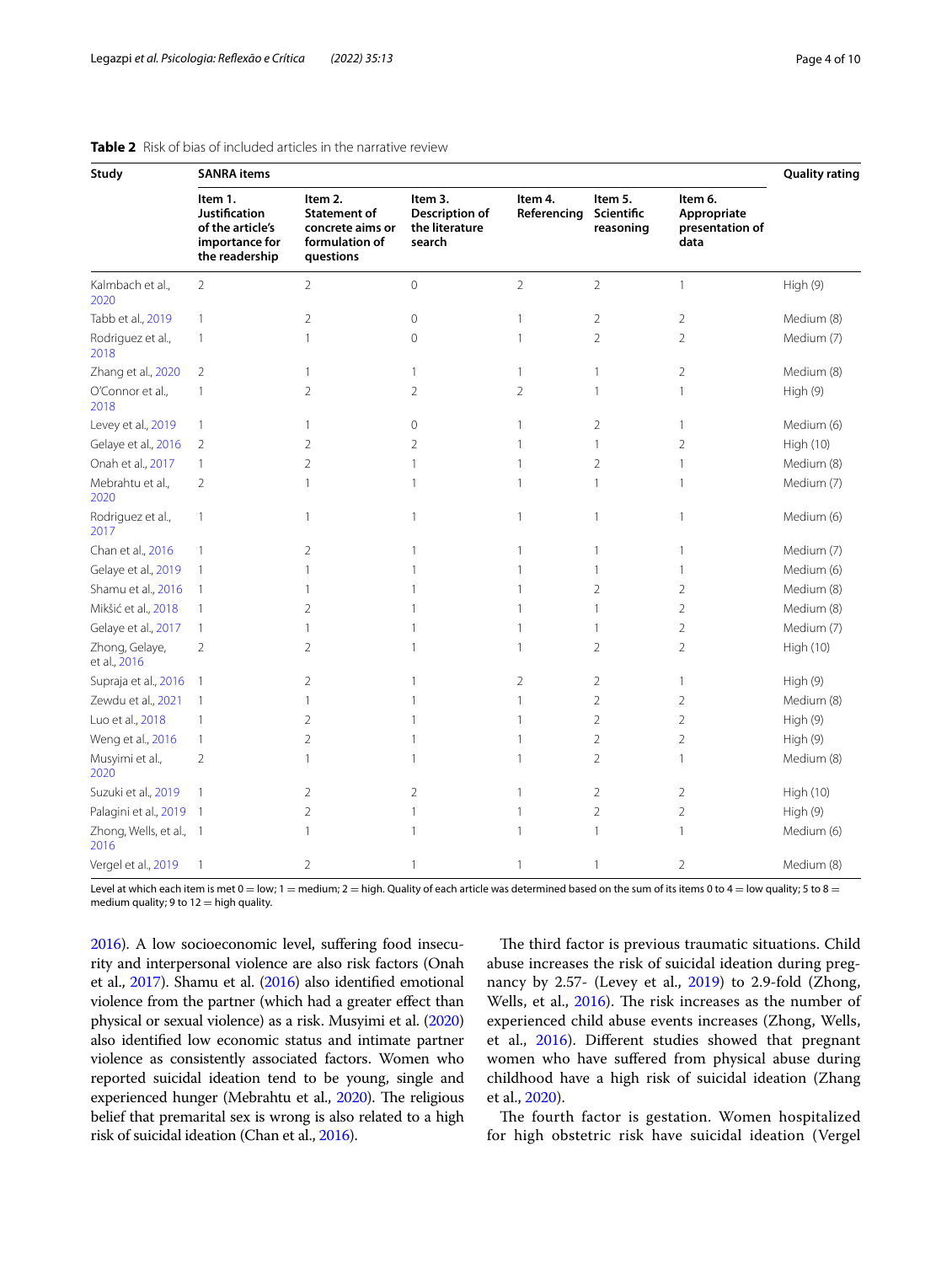

<span id="page-4-1"></span><span id="page-4-0"></span>**Table 3** Topics covered in the selected articles on prenatal suicidal ideation

| Topics on which they focus | $No$ of studies |  |
|----------------------------|-----------------|--|
| Risk factors               | 22              |  |
| Prevalence                 | 11              |  |
| Evaluation instruments     | 5               |  |
| Consequences               |                 |  |

Most of the articles incorporate more than one theme

et al., [2019\)](#page-9-9). The prevalence of suicidal ideation increases almost twofold if pregnant women have suffered an induced abortion during that year (especially if they were also single; Luo et al., [2018](#page-8-22)). Suicidal ideation is also associated with multiparity (Onah et al., [2017\)](#page-8-23).

The last risk factor is other health circumstances, such as passive exposure to tobacco (Suzuki et al., [2019;](#page-9-15) Weng et al., [2016](#page-9-14)) and HIV (Rodriguez et al., [2017](#page-8-24);Rodriguez et al., [2018](#page-8-8) ; Zewdu et al., [2021\)](#page-9-7).

#### **Screening tools for suicidal ideation during pregnancy**

Researchers used either item 10 of the Edinburgh Postnatal Depression Scale (EPDS) (Mebrahtu et al., [2020](#page-8-27); Tabb et al., [2019\)](#page-9-6) or item 9 of the Patient Health Questionnaire (PHQ-9; Gelaye et al., [2017,](#page-8-25) [2019;](#page-8-26) Zhang et al., [2020;](#page-9-13) Zhong, Wells, et al., [2016\)](#page-9-8) to detect suicidal ideation in pregnant women.

#### **Consequences of suicidal ideation during pregnancy**

Few studies focused on the consequences of suicidal ideation during pregnancy. However, those published studies provided relevant conclusions. For example, a study reported that suicidal ideation is associated with poor cognitive development in children (Mebrahtu et al., [2020](#page-8-27)). Another study showed that pregnant participants with suicidal ideation have a fourfold risk of delivering a low-birth-weight baby (Gelaye et al., [2019\)](#page-8-26).

## **Discussion**

This narrative review synthesized the state-of-the-art knowledge regarding prevalence, risk factors, screening tools, consequences and case management. This paper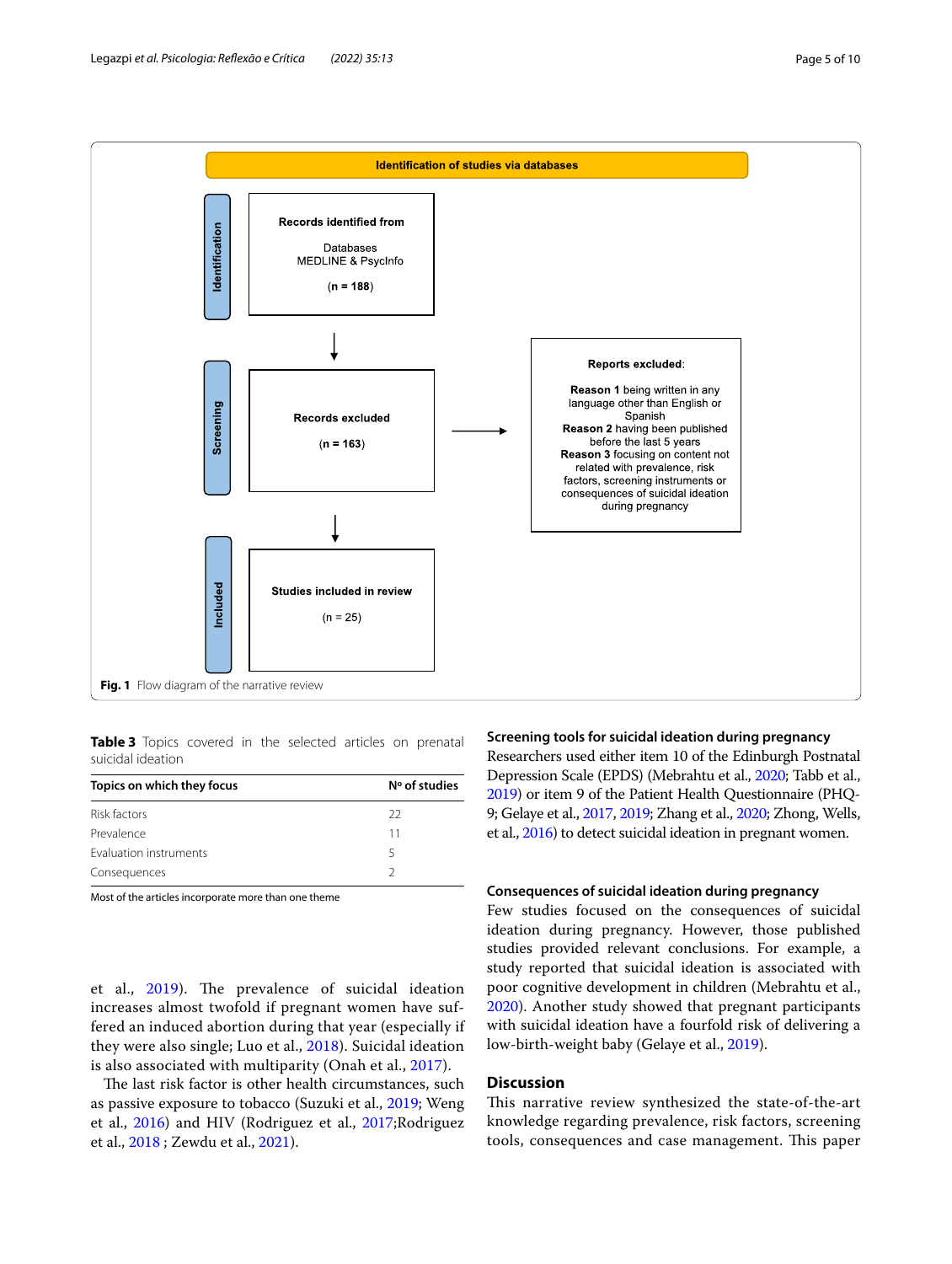| Author and year             | <b>Country and highlights</b>                                                                                                                                                                                                     |
|-----------------------------|-----------------------------------------------------------------------------------------------------------------------------------------------------------------------------------------------------------------------------------|
| Kalmbach et al., 2020       | <b>USA</b><br>Risk factors: insomnia and nocturnal rumination                                                                                                                                                                     |
| Tabb et al., 2019           | <b>USA</b><br>Prevalence: 4.6%<br>Screening: EPDS                                                                                                                                                                                 |
| Rodriguez et al., 2018      | South Africa<br>Prevalence: 39%<br>Risk factors: HIV, depression, intimate partner violence and younger age                                                                                                                       |
| Zhang et al., 2020          | China<br>Screening: PHQ-9<br>Risk factor: child physical abuse                                                                                                                                                                    |
| O'Connor et al., 2018       | International<br>Risk factors: low socioeconomic background and intimate partner violence                                                                                                                                         |
| Levey et al., 2019          | Peru<br>Risk factor: child abuse                                                                                                                                                                                                  |
| Gelaye et al., 2016         | International<br>Risk factors: intimate partner violence, education less than 12 years and major depressive disorder                                                                                                              |
| Onah et al., 2017           | South Africa<br>Prevalence: 18%<br>Risk factors: major depressive episode, anxiety disorder, low socioeconomic status, food insecurity, interpersonal violence,<br>multiparosity and previous suicide attempt throughout her life |
| Mebrahtu et al., 2020       | Zimbabwe<br>Screening: EPDS<br>Risk factors: youth, singleness, hunger, high stress and symptoms of depression<br>Consequence for the baby: worse cognitive development                                                           |
| Rodriguez et al., 2017      | South Africa<br>Prevalence: 39%<br>Risk factors: HIV, stigma and intimate partner violence                                                                                                                                        |
| Chan et al., 2016           | Malaysia<br>Risk factor: religious belief that premarital sex is wrong                                                                                                                                                            |
| Gelaye et al., 2019         | Peru<br>Prevalence: 8.7%<br>Consequence for the baby: low birth weight                                                                                                                                                            |
| Shamu et al., 2016          | Zimbabwe<br>Risk factor: emotional partner violence                                                                                                                                                                               |
| Mikšić et al., 2018         | Croatia<br>Prevalence: 2.73%<br>Risk factors: anxiety and depression                                                                                                                                                              |
| Gelaye et al., 2017         | Peru<br>Screening: PHQ-9<br>Prevalence: 8.5%<br>Risk factor: poor quality of sleep                                                                                                                                                |
| Zhong, Gelaye, et al., 2016 | <b>USA</b><br>Risk factors: be black and have low income                                                                                                                                                                          |
| Supraja et al., 2016        | India<br>Risk factors: youth, poor perceived support, intimate partner violence, depressive symptoms and history of suicide attempt                                                                                               |
| Zewdu et al., 2021          | Ethiopia<br>Prevalence: 8.2%<br>Risk factors: depression, undisclosed HIV status and unwanted pregnancy                                                                                                                           |
| Luo et al., 2018            | China<br>Prevalence: 8.2%<br>Risk factor: previous induced abortion                                                                                                                                                               |
| Weng et al., 2016           | China<br>Risk factor: passive exposure to tobacco                                                                                                                                                                                 |
| Musyimi et al., 2020        | Kenya<br>Risk factors: low economic status and intimate partner violence                                                                                                                                                          |
| Suzuki et al., 2019         | International<br>Risk factors: passive exposure to tobacco                                                                                                                                                                        |

# <span id="page-5-0"></span>**Table 4** Summary of reviewed studies on suicidal ideation during pregnancy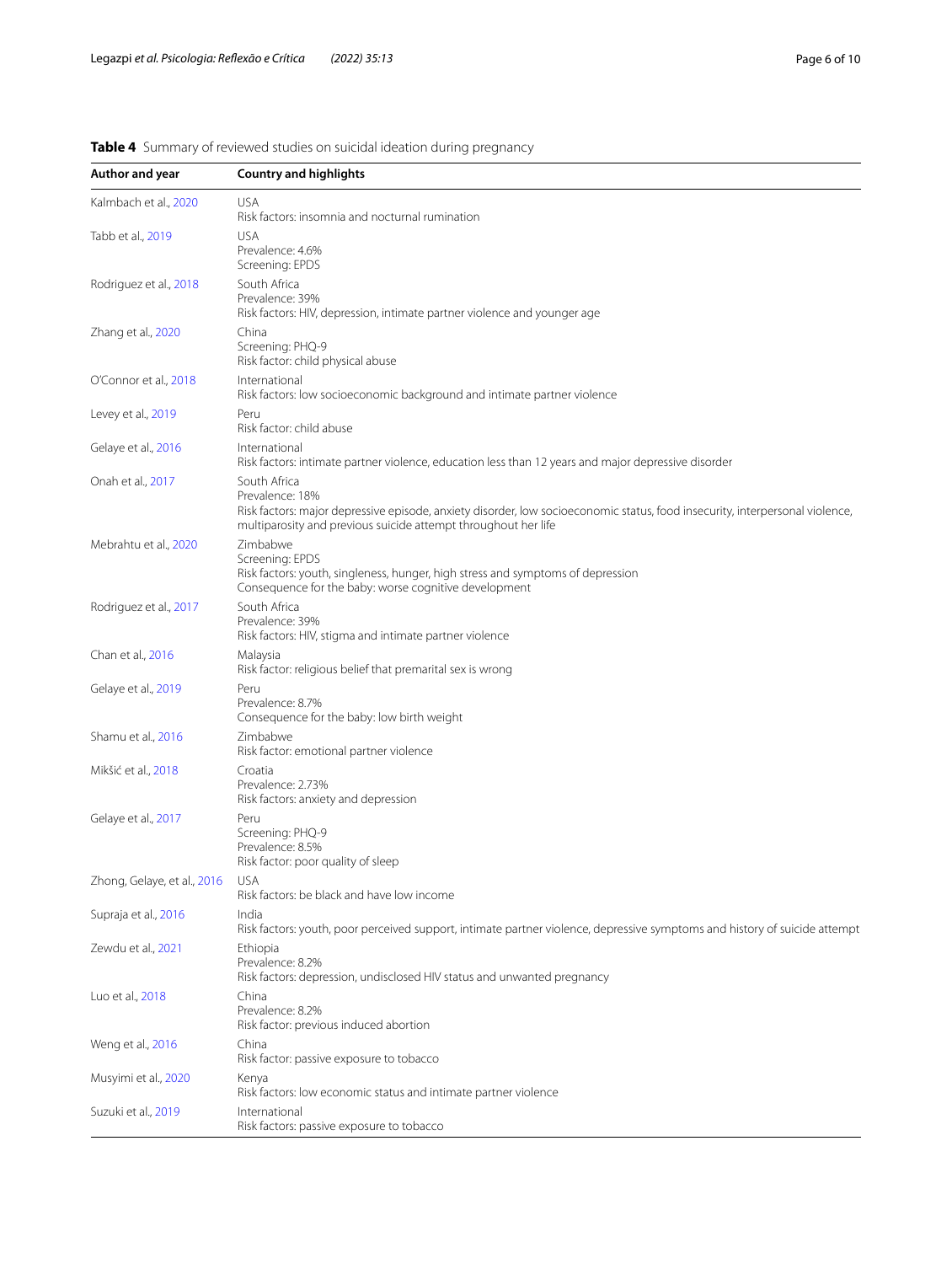**Table 4** (continued)

| Author and year            | <b>Country and highlights</b>                                                                            |
|----------------------------|----------------------------------------------------------------------------------------------------------|
| Palagini et al., 2019      | Italy<br>Risk factor: stress-related sleep difficulties                                                  |
| Zhong, Wells, et al., 2016 | Peru<br>Prevalence: 15.8%<br>Screening: PHQ-9<br>Risk factors: physical or sexual abuse during childhood |
| Vergel et al., 2019        | Colombia<br>Prevalence: 7.2<br>Risk factors: obstetric risk during first trimester of pregnancy          |

contributed to identifying several important questions that remain to be answered concerning these issues. This research showed international evidence about suicidal ideation during pregnancy in European, American, African, Asian and Latin American women.

Baumeister and Leary ([1997](#page-8-33)) suggested that in discussing narrative reviews (section critiques instead of criticizing each study), each section may involve a summary of the methods and results of a group of studies relevant to a point and a brief outline of major faws of that evidence.

Available evidence showed that pregnant women are more likely to have suicidal ideation than the general population (Gelaye et al., [2016\)](#page-8-9), oscillating around 2.73% in European countries (Mikšić et al., [2018](#page-8-21)), 8.5– 15.8% in Latin American countries (Gelaye et al., [2017](#page-8-25); Gelaye et al., [2019;](#page-8-26) Zhong, Wells, et al., [2016\)](#page-9-8) and 39% in African women (Rodriguez et al., [2018;](#page-8-8) Zewdu et al., [2021\)](#page-9-7). Pregnancy is when women are particularly vulnerable to mental health problems, including suicidal ideation (Szpunar et al., [2020](#page-9-1)). Several studies in the narrative review confrmed this result which showed that suicidal ideation is higher in pregnant women than in the general population (Gelaye et al., [2016;](#page-8-9) Rodriguez et al., [2018\)](#page-8-8).

Secondly, this narrative review identifed specifc risk factors for suicidal ideation during pregnancy. According to O'Connor et al. ([2018\)](#page-8-14), knowing vulnerability factors allows the close monitoring of pregnant women for suicidal ideation and contributes to the necessary prevention of pregnancy-related suicidal behaviour. The well-established risk factors for suicidal ideation during pregnancy include depressive disorder, less than 12 years of education and intimate partner violence (Gelaye et al., [2016](#page-8-9)). Other risk factors are anxiety (Mikšić et al., [2018\)](#page-8-21), child abuse (Levey et al., [2019;](#page-8-32) Zhang et al., [2020](#page-9-13); Zhong, Wells, et al., [2016\)](#page-9-8), previous suicide attempts (Onah et al., [2017](#page-8-23); Supraja et al., [2016\)](#page-9-10), insomnia (Gelaye et al., [2017;](#page-8-25) Kalmbach et al., [2020;](#page-8-28) Palagini et al., [2019\)](#page-8-29), low income (Musyimi et al., [2020](#page-8-30); O'Connor et al., [2018;](#page-8-14) Zhong, Gelaye, et al., [2016\)](#page-9-11), poor perceived support (Supraja et al., [2016](#page-9-10)), tobacco consumption (Suzuki et al., [2019;](#page-9-15) Weng et al., [2016\)](#page-9-14), obstetric risk (Vergel et al., [2019\)](#page-9-9) and induced abortion (Luo et al., [2018\)](#page-8-22). Knowing the risk factors for suicidal ideation during pregnancy is useful to prevent possible associated suicidal behaviour. This result aligns with the COPE which developed a guideline on mental healthcare during the perinatal period that considers suicide risk (Centre of Perinatal Excellence [COPE]., [2017\)](#page-8-13).

Thirdly, regarding the screening, we found that researchers used either item 10 of the EPDS (Mebrahtu et al., [2020;](#page-8-27) Tabb et al., [2019\)](#page-9-6) or item 9 of the PHQ-9 (Gelaye et al., [2017,](#page-8-25) [2019](#page-8-26); Zhang et al., [2020](#page-9-13); Zhong, Wells, et al., [2016](#page-9-8)). This result was consistent with what was known about general suicidal ideation assessment (Al-Halabi et al., [2019](#page-8-10)). Zhong et al. ([2015\)](#page-9-16) showed that the PHQ-9 questionnaire is more sensitive than the EPDS as a screening tool for suicidal ideation amongst pregnant women.

In the narrative review, studies about the consequences of suicidal ideation during pregnancy were scarce. Suicidal ideation during pregnancy was associated with adverse consequences, such as poor child's cognitive development (Mebrahtu et al., [2020](#page-8-27)) and a high probability of giving birth to a baby with low birth weight (Gelaye et al., [2019](#page-8-26)). Previously available literature also pointed out that antepartum suicidal ideation is associated with adverse infant outcomes (Copersino et al., [2008;](#page-8-3) Gavin et al., [2011;](#page-8-4) Lindahl et al., [2005\)](#page-8-5). This narrative review also showed few studies on the consequences of suicidal ideation during pregnancy, such as emotional issues or attachment; efects on mothers themselves, their partners, family members and friends and cost-efectiveness. However, the consequences of suicidal ideation during pregnancy generate social and health costs (Al-Halabí, [2019a\)](#page-7-0). Further work on this topic is highly necessary.

Lastly, we expected to fnd various studies on the case management of suicidal ideation in pregnant women.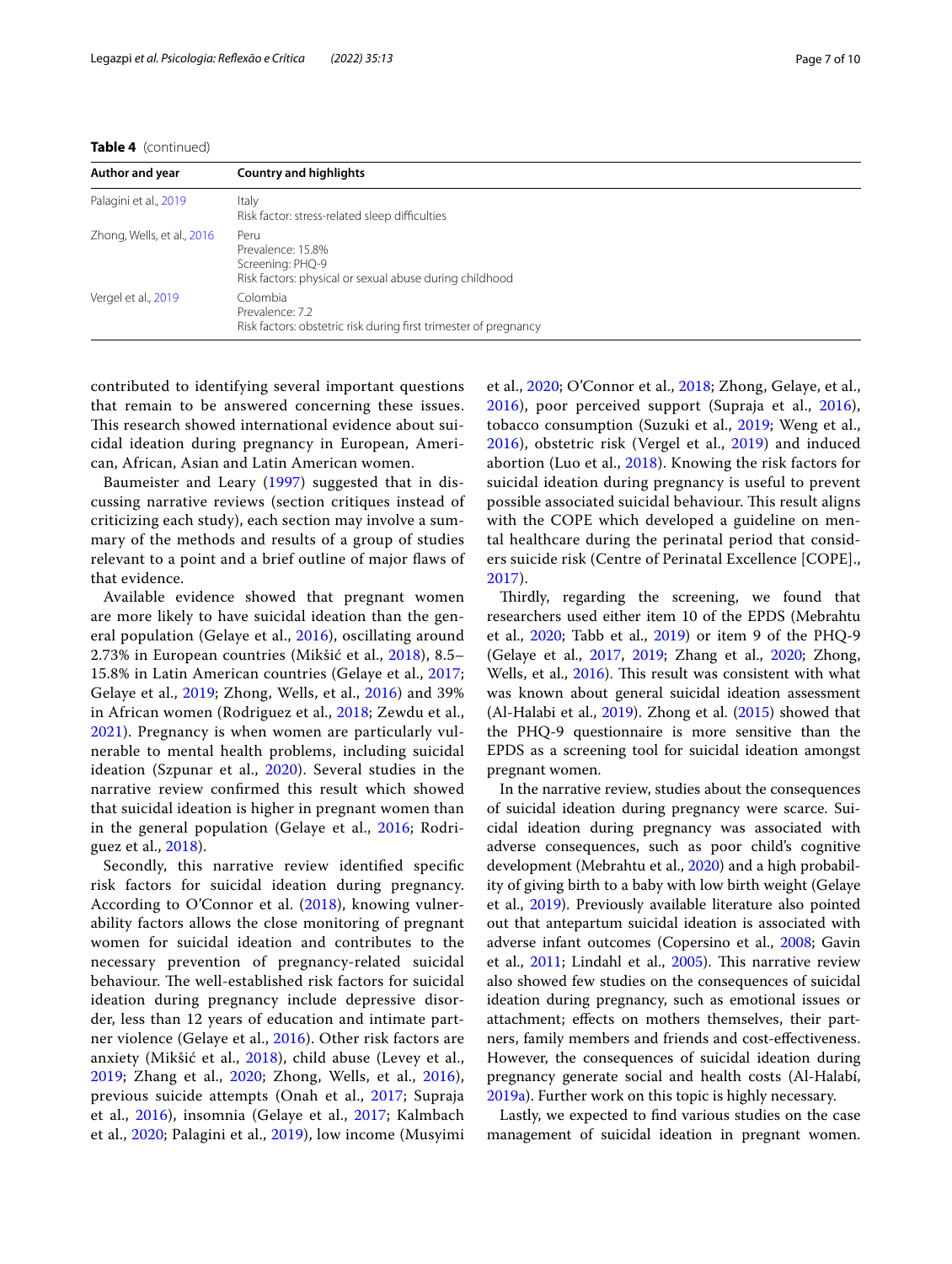However, no article in the narrative review addressed this issue, despite all the evidence describing the risk of suicidal behaviour during gestation.

Hence, various clarifications are needed. The prevalence of suicidal ideation during pregnancy is between 2.3 and 2.7% internationally (Arachchi et al., [2019](#page-8-34)). The high rates are related to the peculiarities of the samples, the cultures and assessment methods. Pregnancy itself or the act of having a child are also protective (and not risk) factors for suicidal behaviour (Al-Halabí et al., [2019b](#page-7-1)). Despite suicidal ideation being frequent during pregnancy, suicidal behaviour is less frequent than in the general women population (Lysell et al., [2018\)](#page-8-2).

However, although suicidal behaviour during pregnancy does not have a high prevalence compared with the rate in the general population, the consequences for families and children who lose their mothers show the need for preventive actions (Lysell et al., [2018\)](#page-8-2). Hence, the risk factors found in this narrative review should be considered. The development of effective case management procedures is also essential. As Musyimi et al. ([2020\)](#page-8-30) highlighted, family members, community leaders, healthcare workers and policymakers should explore ways to manage suicidal ideation during pregnancy. The need for training in suicide for professionals involved in perinatal care and collaboration amongst gynaecologists, paediatricians and psychologists was also demonstrated in the study of Rodríguez-Muñoz et al.  $(2019)$  $(2019)$  $(2019)$ . This multidisciplinary approach would contribute to the muchneeded prevention of suicide, a public health problem.

The main limitation of the available studies was the lack of articles with a high degree of methodological rigour on this subject. Studies found about the management of suicidal ideation in pregnant women were also scarce. Notably, the implementation of studies that reduce suicide was completely economically proftable for our healthcare system because suicidal behaviour contributes, amongst other adverse consequences, to early death, morbidity, loss of productivity and increased costs of medical care (Hughes, [2020](#page-8-36)).

Gelaye et al. ([2016\)](#page-8-9) noted that the antepartum period represents a critical period and an important opportunity to reduce and prevent suicide risk. Access to clinical interventions and support in seeking professional help are protective factors for suicide associated with pregnancy (Turecki & Brent, [2016\)](#page-9-17). Hence, studies on case management are needed. We have evidence of the need for evidence-based interventions for managing suicidal ideation amongst pregnant women.

Despite the non-systematic nature of this review, the synthesis allows us to refect on the critical challenges and questions that should be addressed within the scope of maternal suicidal ideation research and clinical practice. Overall, narrative reviews, systematic reviews and meta-analyses should be performed to include their evidence in clinical practise guidelines and protocols. This effort would improve our evidence-based practice in suicidal ideation during pregnancy.

# **Conclusions**

A comprehensive understanding of maternal suicidal ideation is necessary to answer crucial questions regarding the issue. To our knowledge, this work is the frst comprehensive one on suicidal ideation during pregnancy.

Making research efforts that contribute to the identification and case management of pregnant women at risk of suicidal ideation is important. Screening and basedevidence protocols should be developed for better care practice with pregnant women. This issue is urgent and should be addressed immediately.

This narrative review is a state-of-the-art paper about suicidal ideation during pregnancy. We hope that this work will advance this limited feld of knowledge. Research on suicidal ideation during pregnancy should contribute to clinical evidence-based practice.

Future research should address crucial questions regarding the prevention, identifcation and management of suicidal ideation (Al-Halabí & Fonseca-Pedrero, [2021](#page-7-2)) during this period to prevent maternal suicidal ideation consequences (Al-Halabí et al., [2021](#page-7-3)).

#### **Authors' contributions**

PCCL and MFRM have participated in the process of drafting the manuscript. MEOC and NIM have participated in revision of the manuscript. The author(s) read and approved the fnal manuscript.

#### **Competing interests**

The authors declare that they have no competing interests.

#### **Author details**

1 Department of Psychology, Universidad Nacional de Educación a Distancia (UNED), Madrid, Spain. <sup>2</sup> Deparment of Gynecology and Obstetrics, Hospital Clínico San Carlos & Faculty of Medicine Universidad Complutense de Madrid, Madrid, Spain.

Received: 5 November 2021 Accepted: 12 May 2022 Published online: 24 May 2022

#### **References**

- <span id="page-7-0"></span>Al-Halabí, S. (2019a). Infanticidio. En M.F. Rodríguez Muñoz (Coord.). In *Psicología Perinatal: Teoría y Práctica*. Pirámide.
- <span id="page-7-1"></span>Al-Halabí, S., Mayoral, M., Brodsky, B., & Stanley, B. (2019b). Suicidio durante el embarazo y el posparto. En M.F. Rodríguez Muñoz (Coord.). Psicología Perinatal: Teoría y Práctica*.* Pirámide.
- <span id="page-7-2"></span>Al-Halabí, S., & Fonseca-Pedrero, E. (2021). Suicidal behavior prevention: The time to act is now. *Clínica y Salud*, *32*(2), 89–92. [https://doi.org/10.5093/](https://doi.org/10.5093/clysa2021a17) [clysa2021a17.](https://doi.org/10.5093/clysa2021a17)
- <span id="page-7-3"></span>Al-Halabí, S., García-Haro, J., Rodríguez-Muñoz, M. F., & y Fonseca-Pedrero, E. (2021). Suicidal behavior and the perinatal period: taboo and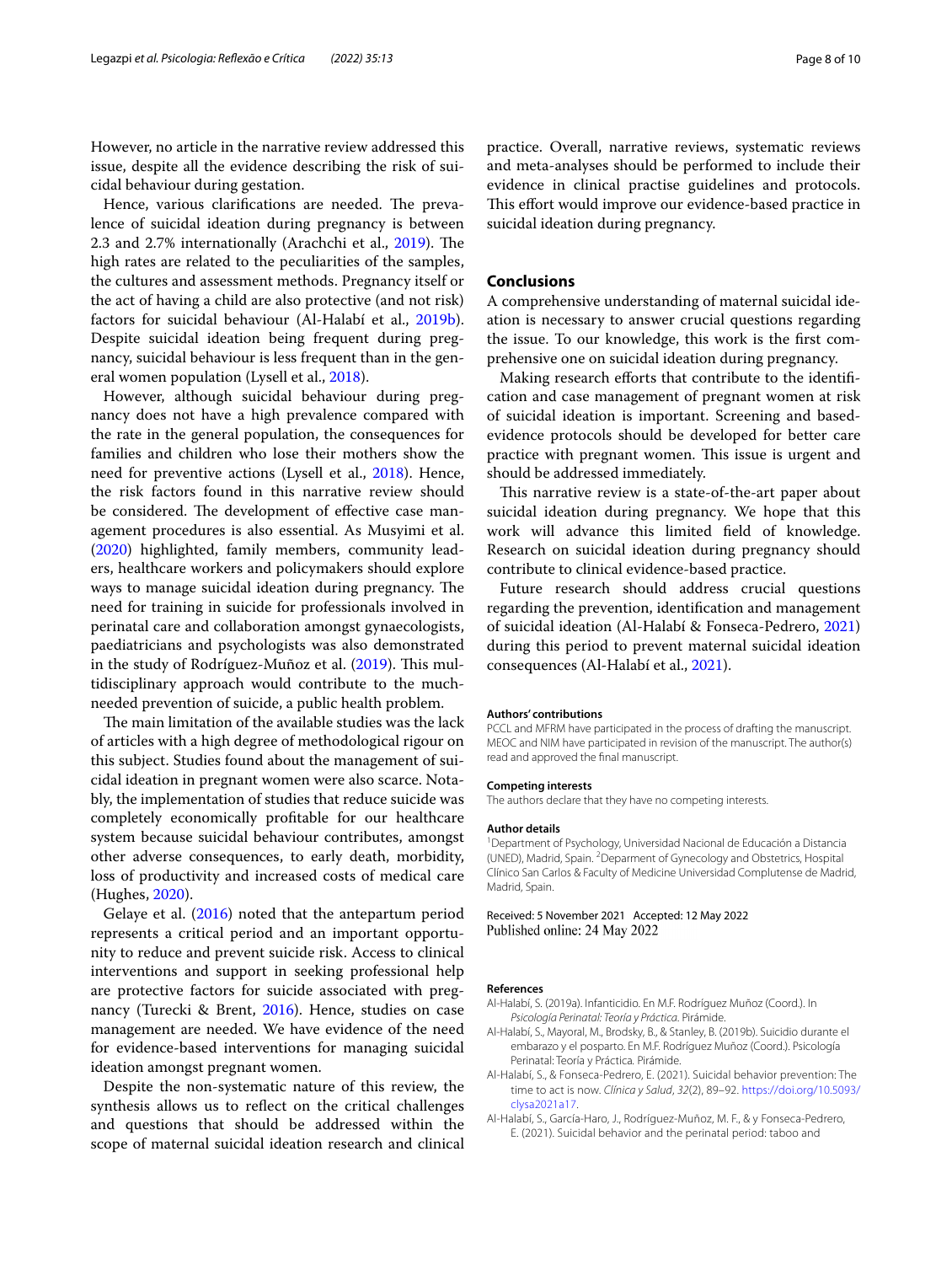misunderstanding. *Papeles del Psicólogo*, *42*(3), 161–169. [https://doi.](https://doi.org/10.23923/pap.psicol.2963) [org/10.23923/pap.psicol.2963](https://doi.org/10.23923/pap.psicol.2963).

- <span id="page-8-10"></span>Al-Halabi, S., Mayoral, M., Corcoran, P., Brodsky, B., & Stanley, B. (2019). Suicidio durante el embarazo y el posparto. [Suicide during pregnancy and postpartum]. In M. F. Rodríguez-Muñoz (Ed.), *Psicología Perinatal. Teoría y práctica*, (pp. 259–273). Piramide [https://www.casadellibro.](https://www.casadellibro.com/libro-psicologia-perinatal/9788436841107/9477715) [com/libro-psicologia-perinatal/9788436841107/9477715](https://www.casadellibro.com/libro-psicologia-perinatal/9788436841107/9477715).
- <span id="page-8-34"></span>Arachchi, N., Ganegama, R., & Husna, A. (2019). Suicidal ideation and intentional self-harm in pregnancy as a neglected agenda in maternal health; an experience from rural Sri Lanka. *Reproductive Health*, *16*, 166. [https://doi.org/10.1186/s12978-019-0823-5.](https://doi.org/10.1186/s12978-019-0823-5)
- <span id="page-8-19"></span>American Psychological Association [APA] (2021). *APA PsycInfo*. APA [https://](https://www.apa.org/pubs/databases/psycinfo) [www.apa.org/pubs/databases/psycinfo](https://www.apa.org/pubs/databases/psycinfo).
- <span id="page-8-18"></span>Baethge, C., Goldbeck-Wood, S., & Mertens, S. (2019). SANRA—a scale for the quality assessment of narrative review articles. *Research Integrity and Peer Review*, *4*(*5*). <https://doi.org/10.1186/s41073-019-0064-8>.
- <span id="page-8-17"></span>Baumeister, R. F. (2013). Writing a literature review. In M. Prinstein (Ed.), *The Portable Mentor*. Springer. [https://doi.org/10.1007/](https://doi.org/10.1007/978-1-4614-3994-3_8) [978-1-4614-3994-3\\_8.](https://doi.org/10.1007/978-1-4614-3994-3_8)
- <span id="page-8-33"></span>Baumeister, R. F., & Leary, M. R. (1997). Writing narrative literature reviews. *Review of General Psychology*, *1*(3), 311–320. [https://doi.org/10.1037/](https://doi.org/10.1037/1089-2680.1.3.311) [1089-2680.1.3.311](https://doi.org/10.1037/1089-2680.1.3.311).
- <span id="page-8-11"></span>Brodsky, B., Spruch-Feiner, A., & Stanley, B. (2018). The zero suicide model: Applying evidence-based suicide prevention practices to clinic care. *Frontiers in Psychiatry*, *9*, 33.<https://doi.org/10.3389/fpsyt.2018.00033>.
- <span id="page-8-13"></span>Centre of Perinatal Excellence [COPE] (2017). *Mental health care in the perinatal period: Australian clinical practice guideline*. Centre of Perinatal Excellence [https://www.cope.org.au/wp-content/uploads/2018/05/](https://www.cope.org.au/wp-content/uploads/2018/05/COPE-Perinatal-MH-Guideline_Final-2018.pdf) [COPE-Perinatal-MH-Guideline\\_Final-2018.pdf](https://www.cope.org.au/wp-content/uploads/2018/05/COPE-Perinatal-MH-Guideline_Final-2018.pdf).
- <span id="page-8-31"></span>Chan, L. F., Mohamad Adam, B., Norazlin, K. N., Siti Haida, M. I., Lee, V. Y., Norazura, A. W., … Tan, S. M. K. (2016). Suicidal ideation among single, pregnant adolescents: The role of sexual and religious knowledge, attitudes and practices. *Journal of Adolescence*, *52*, 162–169. [https://doi.](https://doi.org/10.1016/j.adolescence.2016.08.006) [org/10.1016/j.adolescence.2016.08.006](https://doi.org/10.1016/j.adolescence.2016.08.006).
- <span id="page-8-3"></span>Copersino, M., Jones, H., Tuten, M., & Svikis, D. (2008). Suicidal ideation among drug-dependent treatment-seeking inner-city pregnant women. *Journal of Maintenance in the Addictions*, *3*(2–4), 53–64. [https://](https://doi.org/10.1300/J126v03n02_07) [doi.org/10.1300/J126v03n02\\_07](https://doi.org/10.1300/J126v03n02_07).
- <span id="page-8-4"></span>Gavin, A., Tabb, K., Melville, J., Guo, Y., & Katon, W. (2011). Prevalence and correlates of suicidal ideation during pregnancy. *Archives of Women's Mental Health*, *14*(3), 239–246. [https://doi.org/10.1007/s00737-011-0207-5.](https://doi.org/10.1007/s00737-011-0207-5)
- <span id="page-8-25"></span>Gelaye, B., Addae, G., Neway, B., Larrabure-Torrealva, G. T., Qiu, C., Stoner, L., … Williams, M. A. (2017). Poor sleep quality, antepartum depression and suicidal ideation among pregnant women. *Journal of Afective Disorders*, *209*, 195–200. [https://doi.org/10.1016/j.jad.2016.11.020.](https://doi.org/10.1016/j.jad.2016.11.020)
- <span id="page-8-26"></span>Gelaye, B., Domingue, A., Rebelo, F., Friedman, L. E., Qiu, C., Sanchez, S. E., … Williams, M. A. (2019). Association of antepartum suicidal ideation during the third trimester with infant birth weight and gestational age at delivery. *Psychology, Health & Medicine*, *24*(2), 127–136. [https://doi.org/](https://doi.org/10.1080/13548506.2018.1539235) [10.1080/13548506.2018.1539235.](https://doi.org/10.1080/13548506.2018.1539235)
- <span id="page-8-9"></span>Gelaye, B., Kajeepeta, S., & Williams, M. A. (2016). Suicidal ideation in pregnancy: An epidemiologic review. *Archives of Women's Mental Health*, *19*(5), 741–751. [https://doi.org/10.1007/s00737-016-0646-0.](https://doi.org/10.1007/s00737-016-0646-0)
- <span id="page-8-0"></span>Goodfellow, B., Kõlves, K., & De Leo, D. (2020). Contemporary classifcations of suicidal behaviors: A systematic literature review. *Crisis: The Journal of Crisis Intervention and Suicide Prevention*, *41*(3), 179–186. [https://doi.](https://doi.org/10.1111/sltb.12457) [org/10.1111/sltb.12457](https://doi.org/10.1111/sltb.12457).
- <span id="page-8-16"></span>Higgins, J. & Green, S. (21 April 2022). Cochrane Training. *Cochrane Handbook for Systematic Reviews and Interventions*. *Version 5.1.0. The Cochrane Collaboration 2011*, *section 1.2.2.* <https://training.cochrane.org/handbook>
- <span id="page-8-36"></span>Hughes, J. L. (2020). Primer on depression: Suicide, suicidal behaviour, and suicidal ideation. In M. H. Trivedi (Ed.), *Depression*, (pp. 118–135). Oxford University Press [https://global.oup.com/academic/product/](https://global.oup.com/academic/product/depression-9780190929565?cc=us&lang=en&) [depression-9780190929565?cc](https://global.oup.com/academic/product/depression-9780190929565?cc=us&lang=en&)=us&lang=en&.
- <span id="page-8-28"></span>Kalmbach, D. A., Cheng, P., Ong, J. C., Ciesla, J. A., Kingsberg, S. A., Sangha, R., … Drake, C. L. (2020). Depression and suicidal ideation in pregnancy: Exploring relationships with insomnia, short sleep, and nocturnal rumination. *Sleep Medicine*, *65*, 62–73.<https://doi.org/10.1016/j.sleep.2019.07.010>.
- <span id="page-8-12"></span>Labouliere, C., Vasan, P., Kramer, A., Brown, G., Green, K., Rahman, M., … Stanley, B. (2018). 'Zero suicide' - A model for reducing suicide in United States

behavioural healthcare. *Suicidologi*, *23*(1), 22–30. [https://doi.org/10.5617/](https://doi.org/10.5617/suicidologi.6198) [suicidologi.6198](https://doi.org/10.5617/suicidologi.6198).

- <span id="page-8-32"></span>Levey, E. J., Rondon, M. B., Sanchez, S., Zhong, Q.-Y., Williams, M. A., & Gelaye, B. (2019). Suicide risk assessment: Examining transitions in suicidal behav‑ iors among pregnant women in Perú. *Archives of Women's Mental Health*, *22*(1), 65–73. [https://doi.org/10.1007/s00737-018-0884-4.](https://doi.org/10.1007/s00737-018-0884-4)
- <span id="page-8-5"></span>Lindahl, V., Pearson, J., & Colpe, L. (2005). Prevalence of suicidality during pregnancy and the postpartum. *Archives of Women's Mental Health*, *8*(2), 77–87.<https://doi.org/10.1007/s00737-005-0080-1>.
- <span id="page-8-22"></span>Luo, M., Jiang, X., Wang, Y., Wang, Z., Shen, Q., Li, R., & Cai, Y. (2018). Association between induced abortion and suicidal ideation among unmarried female migrant workers in three metropolitan cities in China: A crosssectional study. *BMC Public Health*, *18*(1), 625. [https://doi.org/10.1186/](https://doi.org/10.1186/s12889-018-5527-1) [s12889-018-5527-1.](https://doi.org/10.1186/s12889-018-5527-1)
- <span id="page-8-2"></span>Lysell, H., Dahlin, M., Viktorin, A., Ljungberg, E., D'Onofrio, B. M., Dickman, P., & Runeson, B. (2018). Maternal suicide - Register based study of all suicides occurring after delivery in Sweden 1974-2009. *PloS one*, *13*(1), e0190133. <https://doi.org/10.1371/journal.pone.0190133>.
- <span id="page-8-27"></span>Mebrahtu, H., Sherr, L., Simms, V., Weiss, H. A., Rehman, A. M., Ndlovu, P., & Cowan, F. M. (2020). Efects of maternal suicidal ideation on child cognitive development: A longitudinal analysis. *AIDS and Behavior*, *24*(8), 2421–2429. <https://doi.org/10.1007/s10461-020-02802-8>.
- <span id="page-8-6"></span>Melville, J., Gavin, A., Guo, Y., Fan, M., & Katon, W. J. (2010). Depressive disorders during pregnancy: Prevalence and risk factors in a large urban sample. *Obstetrics and Gynecology*, *116*(5), 1064–1070. [https://doi.org/10.1097/](https://doi.org/10.1097/AOG.0b013e3181f60b0a) [AOG.0b013e3181f60b0a.](https://doi.org/10.1097/AOG.0b013e3181f60b0a)
- <span id="page-8-21"></span>Mikšić, Š., Miškulin, M., Juranić, B., Rakošec, Ž., Včev, A., & Degmečić, D. (2018). Depression and suicidality during pregnancy. *Psychiatria Danubina*, *30*(1), 85–90.<https://doi.org/10.24869/psyd.2018.85>.
- <span id="page-8-30"></span>Musyimi, C. W., Mutiso, V. N., Nyamai, D. N., Ebuenyi, I., & Ndetei, D. M. (2020). Suicidal behavior risks during adolescent pregnancy in a low-resource setting: A qualitative study. *PloS One*, *15*(7), e0236269. [https://doi.org/10.](https://doi.org/10.1371/journal.pone.0236269) [1371/journal.pone.0236269.](https://doi.org/10.1371/journal.pone.0236269)
- <span id="page-8-7"></span>Newport, D., Levey, L., Pennell, P., Ragan, K., & Stowe, Z. (2007). Suicidal ideation in pregnancy: Assessment and clinical implications. *Archives of Women's Mental Health*, *10*(5), 181–187. [https://doi.org/10.1007/](https://doi.org/10.1007/s00737-007-0192-x) [s00737-007-0192-x](https://doi.org/10.1007/s00737-007-0192-x).
- <span id="page-8-1"></span>O'Carroll, P., Berman, A., Maris, R., Moscicki, E., Tanney, B., & Silverman, M. (1996). Beyond the Tower of Babel: a nomenclature for suicidology. *Suicide & Life-Threatening Behaviour*, *26*(3), 237–252.
- <span id="page-8-14"></span>O'Connor, A., Geraghty, S., Doleman, G., & De Leo, A. (2018). Suicidal ideation in the perinatal period: A systematic review. *Mental Health and Prevention*, *12*, 67–75. [https://doi.org/10.1016/j.mhp.2018.10.002.](https://doi.org/10.1016/j.mhp.2018.10.002)
- <span id="page-8-23"></span>Onah, M. N., Field, S., Bantjes, J., & Honikman, S. (2017). Perinatal suicidal ideation and behaviour: Psychiatry and adversity. *Archives of Women's Mental Health*, *20*(2), 321–331. [https://doi.org/10.1007/s00737-016-0706-5.](https://doi.org/10.1007/s00737-016-0706-5)
- <span id="page-8-15"></span>Orri, M., Gunnell, D., Richard-Devantoy, S., Bolanis, D., Boruf, J., Turecki, G., & Geofroy, M. (2019). In-utero and perinatal infuences on suicide risk: A systematic review and meta-analysis. *The Lancet Psychiatry*, *6*(6), 477–492. [https://doi.org/10.1016/S2215-0366\(19\)30077-X](https://doi.org/10.1016/S2215-0366(19)30077-X).
- <span id="page-8-20"></span>Page, M. J., McKenzie, J. E., Bossuyt, P. M., Boutron, I., Hoffmann, T. C., Mulrow, C. D., ... Moher, D. (2021). The PRISMA 2020 statement: An updated guideline for reporting systematic reviews. *BMJ (Clinical research ed.)*, *372*, n71. <https://doi.org/10.1136/bmj.n71>.
- <span id="page-8-29"></span>Palagini, L., Cipollone, G., Masci, I., Novi, M., Caruso, D., Kalmbach, D. A., & Drake, C. L. (2019). Stress-related sleep reactivity is associated with insomnia, psychopathology and suicidality in pregnant women: Preliminary results. *Sleep Medicine*, *56*, 145–150. [https://doi.org/10.1016/j.sleep.2019.01.009.](https://doi.org/10.1016/j.sleep.2019.01.009)
- <span id="page-8-24"></span>Rodriguez, V. J., Cook, R. R., Peltzer, K., & Jones, D. L. (2017). Prevalence and psychosocial correlates of suicidal ideation among pregnant women living with HIV in Mpumalanga Province, South Africa. *AIDS Care*, *29*(5), 593–597. [https://doi.org/10.1080/09540121.2016.1238442.](https://doi.org/10.1080/09540121.2016.1238442)
- <span id="page-8-8"></span>Rodriguez, V. J., Mandell, L. N., Babayigit, S., Manohar, R. R., Weiss, S. M., & Jones, D. L. (2018). Correlates of suicidal ideation during pregnancy and postpartum among women living with HIV in rural South Africa. *AIDS and Behavior*, *22*(10), 3188–3197. <https://doi.org/10.1007/s10461-018-2153-y>.
- <span id="page-8-35"></span>Rodríguez-Muñoz, M. F., Huynh-Nhu, L., Lara Cantú, M. A., & Jaffe, A. (2019). Depresión perinatal. In M. F. Rodríguez Muñoz (Ed.), *Psicología Perinatal: Teoría y Práctica*. Pirámide.